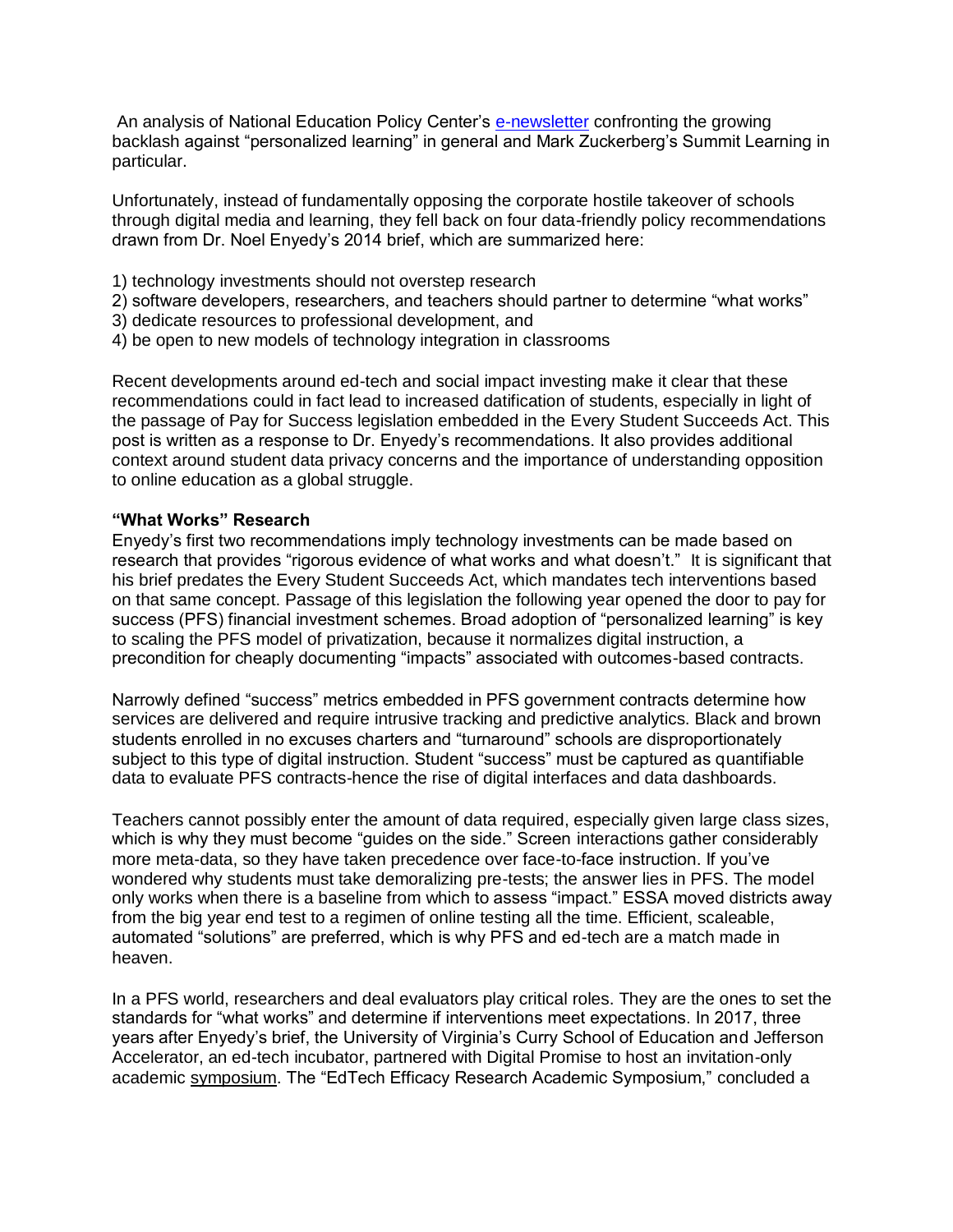year-long collaboration of "approximately 150 researchers, teachers, entrepreneurs, professors, administrators, and philanthropists" exploring "edtech efficacy."

Their work advanced a very specific goal: to "develop, fund, pilot, procure, and implement" edtech according to efficacy research, which meshes perfectly with PFS. Among the initiative's ten working groups were "Investors and Entrepreneurs" and "Education Philanthropies." The symposium was underwritten by proponents of social impact investing, online learning and competency-based education including Gates and Zuckerberg. The discussions took place behind closed doors. Teachers were excluded. Parents were excluded. Community stakeholders were excluded. It was not meant to be an open discussion, but rather a tactical session to advance the primacy of tech and impact investing in educational spaces.

Unless we understand how edtech is intertwined with privatizing, speculative financial schemes, many of the policy changes taking place make little sense. Why have tablets replaced blocks and kitchen sets in kindergarten? Not because it is good for children, but rather because students must generate data to prove the "success" of online programs, justifying the redirection of public funds into private hands. The parameters for these investments have been largely established by University of Chicago economist Jim Heckman, who with financial support from the Pritzker family, created an [equation and toolkit](https://wrenchinthegears.com/2018/06/10/heckman-and-pritzker-pitch-apps-as-poverty-solutions-yielding-a-13-return-on-investment/) promising a 7-13% return on investment in Pre-K to 3rd grade interventions. Advances in cloud-based computing, deeply subsidized broadband installation, and a significant drop in the cost of devices have coalesced. Now, after years of planning, schools are rapidly being transformed into data factories, the role of student evolving into that of unpaid digital laborer, raw material offered up for online intervention.

With [bipartisan political support,](https://wrenchinthegears.com/2018/06/24/a-100-million-secret-bipartisan-political-plan-to-privatize-the-public-sector/) PFS finance is now being applied not only to public education but to workforce development, housing, mental health, addiction treatment, and post-prison reentry. It has been embraced not only in the United States, but also in the United Kingdom, Canada, Australia and international development aid circles. PFS is a tool of neoliberal austerity; one that attempts to mask privatization with data-driven "evidence-based" platitudes. It uses research to advance a "what works" narrative, and that research is often underwritten by the same interests that stand to benefit from the findings.

# **Equal Partners in the Ecosystem?**

Enyedy's second recommendation presupposes a mutually-beneficial partnership among teachers, software developers, and researchers is possible. But is it prudent to make that assumption? If you look at Global Silicon Valley's 2012 [report,](https://www.asugsvsummit.com/files/American_Revolution_2.0.pdf) "American Revolution 2.0: How Education Innovation is Going to Revitalize America and Transform the US Economy;" the materials associated with GSV's [partnership](https://www.asugsvsummit.com/about/mission-history) with Arizona State University going back to 2010; and the ["Theory of Change"](https://www.ridge-lane.com/education/) put forth by Ridge Lane LP's education division, it is clear the deck is stacked in favor of privatization and global venture capital. The fact that a tremendous power imbalance exists cannot be overstated. With global edtech revenue topping \$17 billion in 2017 and [anticipated growth](https://www.businesswire.com/news/home/20180111006109/en/Growth-Opportunities-Global-Education-Technology-Market-2017) projected to be over \$40 billion by 2022, it's hard to imagine teachers entering into a such a partnership on an equal footing.

### **What about the robots?**

The third recommendation addresses the importance of professional development for educators in implementing ed tech. Which begs the question, why is so little funding being allocated for teacher training in ed-tech now? Could it be because venture capitalists don't actually see a meaningful role for teachers over the long haul? If you take the forecasts of Knowledgeworks and Global Education Futures Forum at face value, the ultimate goal of technology,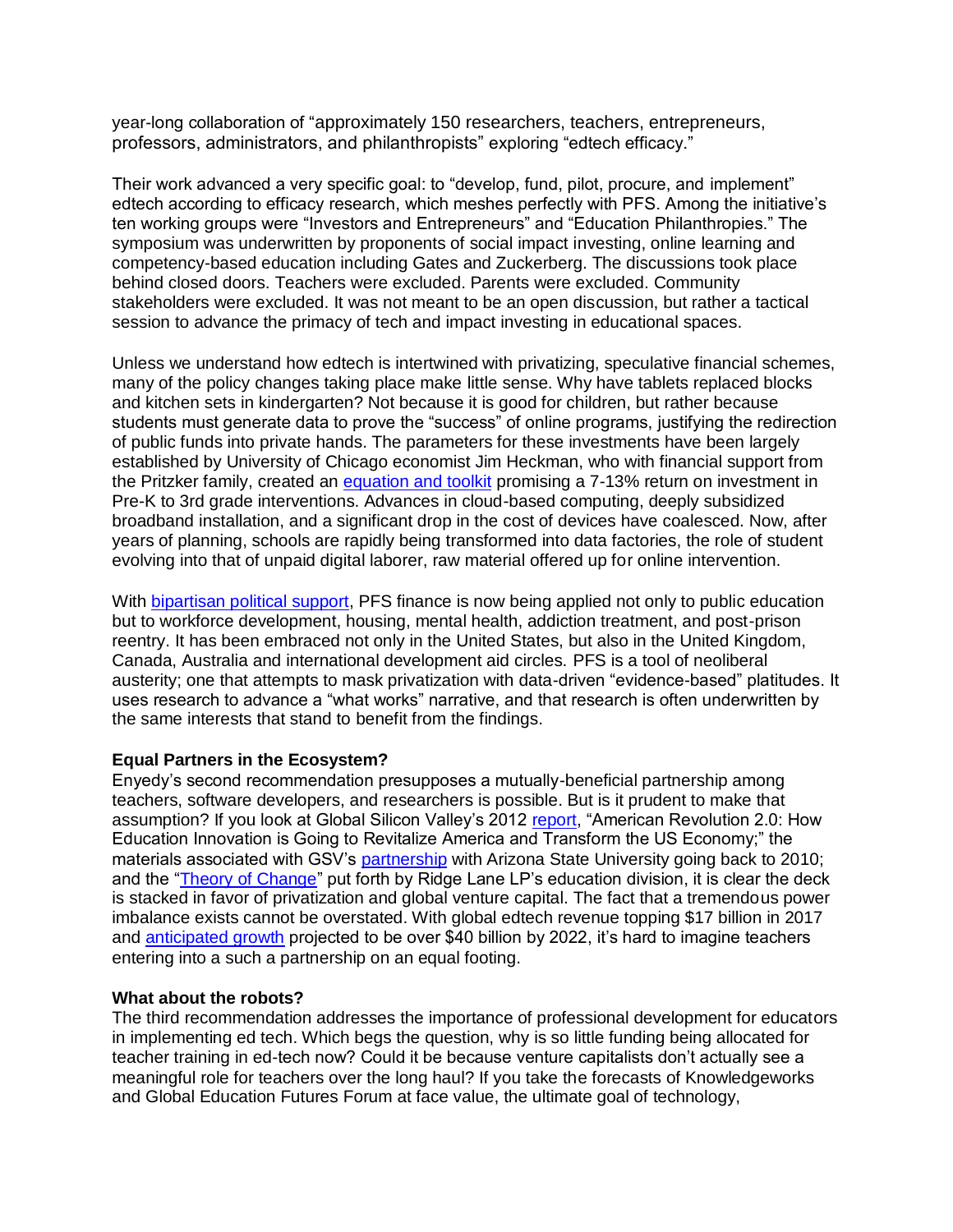telecommunication, and venture capital interests is to replace brick and mortar neighborhood schools with digitally-mediated [learning ecosystems.](https://wrenchinthegears.com/2016/09/23/from-neighborhood-schools-to-learning-eco-systems-a-dangerous-trade/) Many elements are being piloted now: standards-aligned competencies, badges, digital vouchers, out of school time learning credit, elimination of seat time requirements, and career pathways linked to alternative credentials. As the Knowledgeworks [white paper,](https://knowledgeworks.org/wp-content/uploads/2018/01/roles-future-workforce-ecosystem.pdf) "Exploring the Future Education Workforce" notes, with the ecosystem model there will be few career teachers. Those stable, unionized jobs with pensions and benefits will be replaced with "flexible" (ie precarious) employment options like competency trackers, data stewards, and pop up reality producers.

Meanwhile, [Fourth Industrial Revolution](https://www.weforum.org/projects/future-of-work) teaching is being digitally platformed and, where possible, automated. Besides the growth in online course offerings in traditional schools as well as virtual ones, we have the [VIPKid](https://t.vipkid.com.cn/faq/about_vipkid) model in which a globalized teaching workforce competes for apple ratings and gig-economy pay. Growing numbers of US teachers, unable to get by on their meager salaries, wake early to log a few hours tutoring kids in China. The Saudi sovereign wealth fund, looking to diversify its holdings, is now making significant investments in AI and robotics. They've teamed up with [Softbank,](https://www.bloomberg.com/news/articles/2018-10-21/explaining-softbank-s-close-ties-with-saudi-arabia-quicktake) known for Pepper the robot. Pepper has a [academic](https://www.robotlab.com/store/pepper-academic-edition)  [edition](https://www.robotlab.com/store/pepper-academic-edition) that delivers curriculum from a screen in its chest for the price of \$24,990. In Philadelphia classrooms, [Milo](https://www.philasd.org/specializedservices/robots-for-autism/) the robot provides autistic support services. This is not some distant future; this is happening now. So what does professional development mean in this context? Teachers are on the front lines of the reskilling agenda, expected to model microcredential and badge acquisition to students. Is it reasonable to expect them to engage willingly in ed-tech professional development if the end game for Zuckerberg and Gates is instruction delivered by [Pepper](https://www.robotlab.com/store/pepper-academic-edition) o[r Jett?](https://www.robokind.com/robots4stem/home)

## **Non-Screen Technologies**

Enyedy's final recommendation suggests other forms of technology implementation be considered beyond traditional adaptive learning systems. For instance, when he published in 2014, an open source "Experience Application Program Interface" (xAPI) was in early development for the Advanced Distributed Learning Initiative [\(ADL\)](https://www.nist.gov/sites/default/files/documents/ineap/ADL_IITSEC_flyer_FINAL_22Nov2011-1.pdf), a project of the US Department of Defense. xAPI advances ADL's goal of scaling mobile personalized learning systems that incorporate emerging technologies including gamification and simulations. It is meant to go beyond the limitations of laptop-based adaptive learning management systems permitted under [SCORM](https://scorm.com/scorm-explained/) (Shareable Content Object Reference Module), its predecessor. Here, too, Zuckerberg exerts his influence. iFest, an ADL sponsored [e-learning symposium](https://adlnet.gov/ifest-2018#ifest18_speakers) held August 26-29, 2018 in Alexandria, VA, featured Bror Saxberg as keynote speaker. Dr. Saxberg, formerly an executive with K12 Inc. and Kaplan, currently serves as the Vice President of Learning Science for the Chan Zuckerberg Initiative. His responsibilities include developing "good learning measurement practice at scale" for pre-K, K-16 and beyond as well as new offline and online learning products.

Using xAPI, proprietary algorithms can track designated "learning" across online platforms including [wearable technology,](https://knowledgeworks.org/press-releases/impact-wearables-ar-vr-technology-classroom/) ibeacons, immersive simulations, and phone apps. Thus, in an xAPI world, learning is reduced to a trackable [noun, verb, and object statement](https://wrenchinthegears.com/2017/07/14/digital-classrooms-as-data-factories/) that can be uploaded to a digital locker or learning record store. This tracking is not just for K12 or P20, but is tied to "lifelong learning" as workers are designated as skilled and re-skilled. Researchers are working to connect xAPI with IMS Global, a leader in education data analytics and badging. IMS Global, a non-profit with close to 500 members in 22 different countries, began in 1995 as a program of Educause with the goal of using technology to affordably scale ["learning impact.](https://www.imsglobal.org/background.html)" Educause has received over \$87 million in funding from the Gates Foundation. IMS Global facilitates collaboration between educational institutions and edtech suppliers on the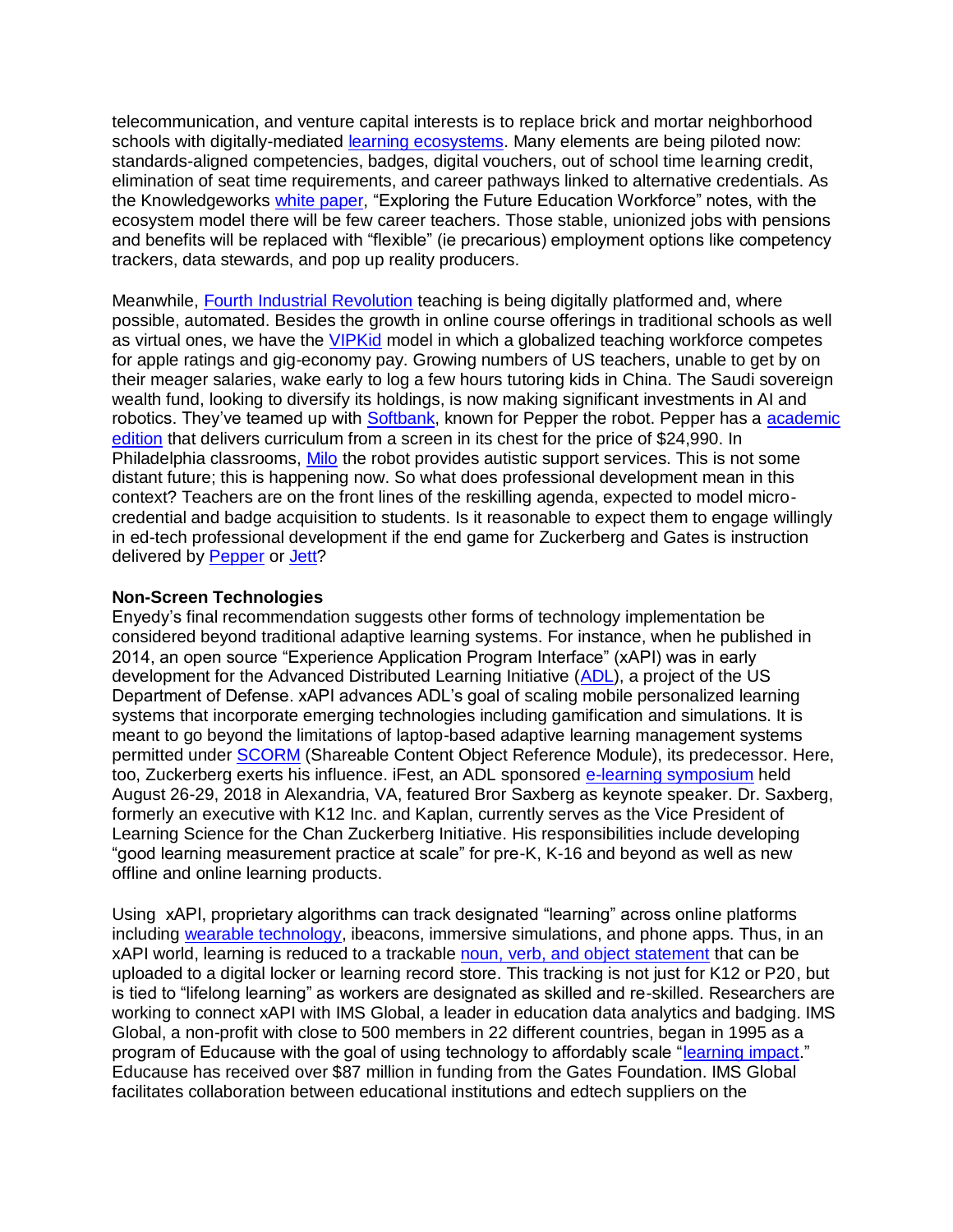development innovative products and digital strategies. When school administrators and teachers, are presented with opportunities to try new technologies like "executive function enhancing" video games or Google cardboard activities, they don't connect this with xAPI or IMS Global. They don't realize many of these technologies came out of Defense Department research and are paving for cloud-based education that puts data collection before human connection.

While tech initiatives like virtual field trips or work-based learning [apps](https://www.salesforce.org/data-tells-story-big-picture-learning/) may sound intriguing, it is crucial to recognize that Internet of Things tracking captures not only cognitive performance data, but also social-emotional and biometric data. Those who see schools as data factories value the prospect of alternative technology deployment. Non-screen applications using wearable technologies actually yield more data points than chromebooks or tablets. That data, particularly soft skills data, is in high demand by employers. Even though it may sound farfetched, the data dust collected on VR field trips a student takes in middle school could one day be a deciding factor in what career pathways are available to children.

## **Framing the Narrative**

NEPC's newsletter noted lack of a clear definition for "personalized learning," which is likely intentional. It is more difficult to challenge a vague concept that has carefully orchestrated branding. In 2010, the MacArthur Foundation hired Frameworks Institute to create a digital media and learning [toolkit](http://www.frameworksinstitute.org/assets/files/DML/dml_message_memo_v2.pdf) lobbyists and hired "experts" could use to overcome "problematic" ways of thinking about educational technology on the part of the general public. The goal was to enact policy and laws mandating tech-mediated learning environments promoting 21st century skills while breaking down the "classroom bubble" and "the caring teacher model," which were identified as impediments to education reform. In order to gain clarity about what is happening with ed-tech, we must break free from the framing that industry, in partnership with venture philanthropy, has put in place. We must reject their narrative and develop a language that can speak to the profound crisis we face not just here in the US, but around the world.

# **Global Connections**

The protest that took place against Summit Learning at the Secondary School of Journalism in Brooklyn and featured in the NEPC email needs to be understood within the context of ongoing campaigns of resistance already underway. The Global South has been fighting colonial ICT Education exports for a number of years. Chan Zuckerberg is heavily invested not only in Summit Learning but also in Bridge International Academies, a private education company serving 500 schools in Africa and India. Heated opposition to the company's scripted online curriculum and substandard facilities began in 2016 in Kenya and Uganda. In the spring of 2018, 174 signatories from 50 countries issued a formal [letter of concern](http://globalinitiative-escr.org/wp-content/uploads/2018/02/Public-Open-Letter-to-Investors-in-BIA-01.03.2018.pdf) over the company's policies calling for divestment. Africa has been fighting back hard; we should look to their example.

# **Data Profiling for "Risk" and "Impact"**

Artificial Intelligence (AI), machine learning, and data science are being woven into instruction and school operations to predictively profile and even ["threat score"](https://www.esd112.org/prevention/threatassessment/?fbclid=IwAR0DMdAN6EjvJArxXUWdpksJzAEDiymNW-6efsoJyX6s5RuNVUfeNnQN4lI) students. Tech's currency is data. Market logic dictates data-mining must increase, because that is where the profit lies. Case in point: Clever's single sign-in feature aggregates data across [300+](https://clever.com/applications) online learning programs. Are parents and teachers supposed to feel good if research, which is often funded by venture philanthropy, endorses a fraction of these programs as "evidence-based?" Should we tolerate 5-year olds wearing oversize headsets that slip down over their eyes as they use QR coded badges to facilitate the ongoing harvest of their data as depicted in this [video](https://www.youtube.com/watch?v=enDthWtZADI) from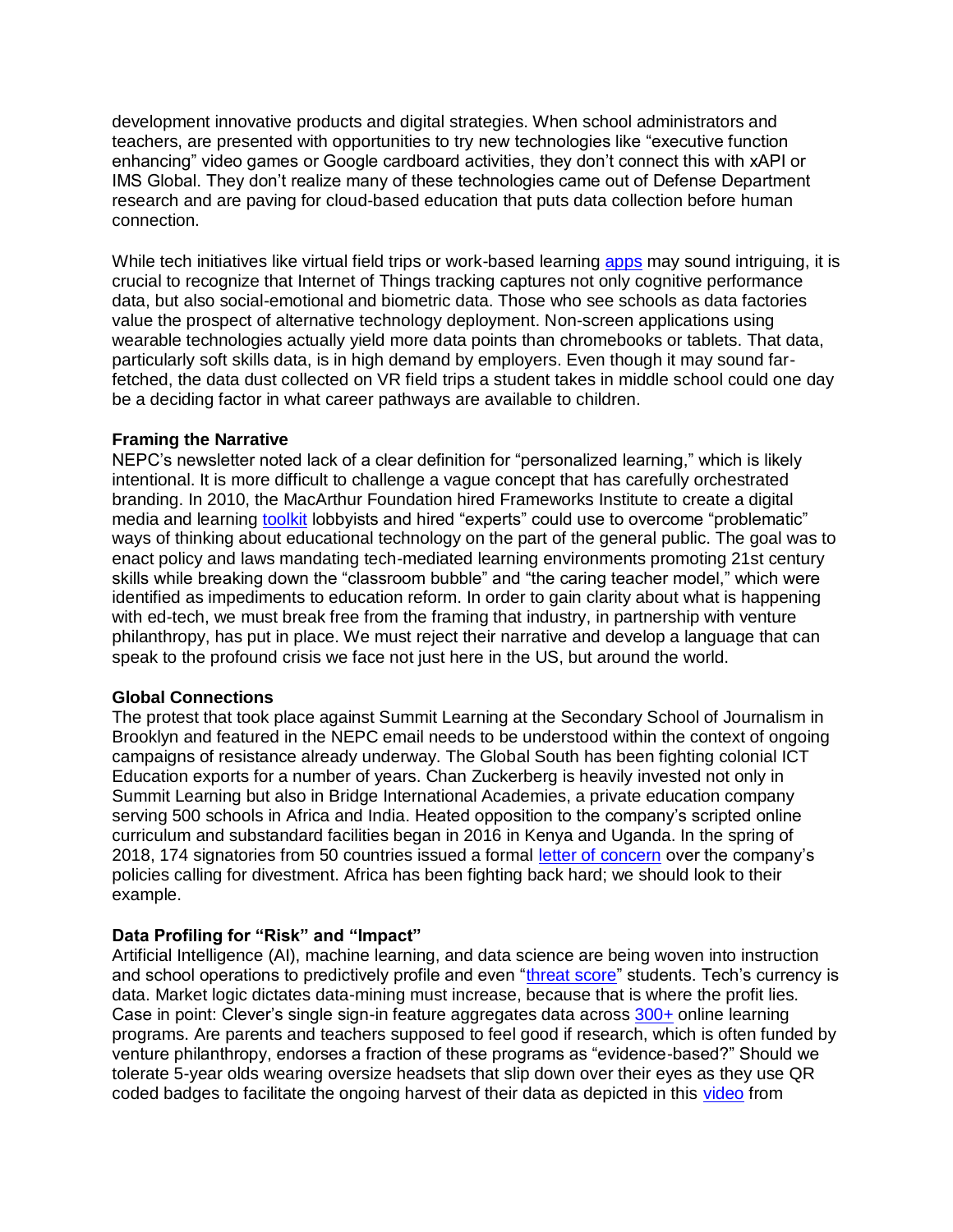Rocketship Academy charter schools? Should we accept high school students being put on Achieve3000 when they could be reading books of their choice that might open their eyes to new possibilities beyond the institutional framing offered by an adaptive system?

And how can we respond to the creation of ["Datazone,](https://www.datazone.org/#features)" a massive online warehousing initiative that holds 300 metrics on 900,000+ students across 23 school districts in Silicon Valley? Datazone is connected to the [Silicon Valley Regional Data Trust,](https://ccrec.ucsc.edu/node/801) funded by [Chan Zuckerberg,](https://www.sccoe.org/news/NR/Pages/011817-SVRDT-awarded-grant-from-Chan-Zuckerberg-Inititiative.aspx) that links education data with data about foster care, court involvement, and health and human services. SVRDT is a founding member of the [National Interoperability Collaborative,](https://nic-us.org/wp-content/uploads/2018/04/NIC-CA2018-Symposium-Final.pdf) which has ties to the National Fusion Center Association and the National Council on Crime and Delinquency. SVRDT is being promoted as a national model to scale data interoperability.

The most vulnerable are being targeted for massive data exploitation. Few of us have a clear understanding of the vast quantities of data being collected in schools, where it is going, how it is being used now, and how it may be used in the future. This data-driven profiling will not benefit "at risk" children; rather, their lifelong data will be the fuel that runs the impact investing machine, like an inescapable treadmill.

The "what works" narrative being put forward is about "what works" for investors looking to privatize public services and demonstrate "impact." Ed-tech is, at its core, a system of social control. Billionaires like Zuckerberg, Gates and Hastings hope we won't notice in time. The online systems and dashboards they fund are designed to isolate and track us, making it harder to mobilize.

### **What next?**

We must recognize that edtech in classrooms can never be neutral. Microsoft, Alphabet (Google), Amazon, Apple, and Facebook are reengineering how we are allowed to access information, how we are expected to relate to one another, how we are forced to interface with digital economic systems, and how we are evaluated for "risk." Cloud-based computing has been inextricably woven into our lives. It will, admittedly, be difficult to disentangle from it. But Amazon Web Services's close ties to [state surveillance](https://aws.amazon.com/blogs/publicsector/announcing-the-new-aws-secret-region/) and the existence of [Bluffdale](https://wrenchinthegears.com/2017/09/07/dear-teachers-using-google-classroom/) make it clear that education for liberation cannot take place in the cloud.

Those who are determined not to submit to algorithmically assigned life pathways for ourselves, for our children, for our communities, must dedicate ourselves to defending public space, building offline communities where we can develop alternatives grounded in humanity and justice. We cannot swap Summit Learning for some slightly less predatory system. We must make space to think otherwise. Unsurveilled knowledge sharing will survive only if we fight for it. Our first, most urgent obligation, is to mobilize our popular, legal, and scholarly organizations in defense of the most vulnerable. We must not only ask questions, we must demand answers with institutions dip into the DML toolkit for talking points. We can make space to think otherwise.

What is the power dynamic at play? Who is being monitored? What is the profit motive? What data is being collected? What profiles are being built? What is being automated? Who will stand with us for humanity?